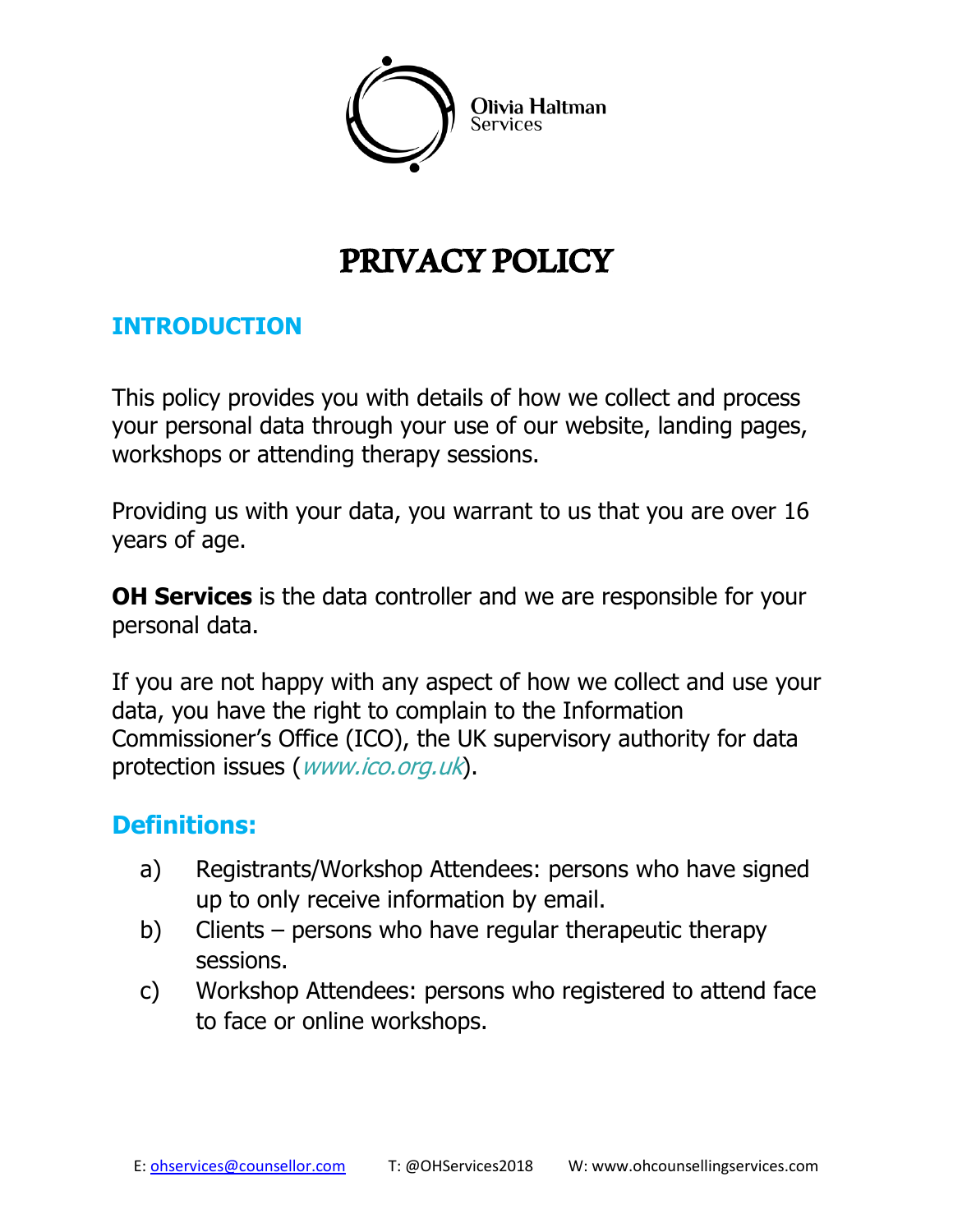

## **YOUR LEGAL RIGHTS**

Under certain circumstances, you have rights under data protection laws in relation to your personal data. These include the right to:

- Request access to your personal data.
- Request correction of your personal data.
- Request erase of your personal data.
- Object to processing of your personal data.
- Request restriction of processing your personal data.
- Request transfer of your personal data.
- Right to withdraw consent.

You can see more about these rights at:

[https://ico.org.uk/for-organisations/guide-to-the-general-data](https://ico.org.uk/for-organisations/guide-to-the-general-data-protection-regulation-gdpr/individual-rights/)[protection-regulation-gdpr/individual-rights/](https://ico.org.uk/for-organisations/guide-to-the-general-data-protection-regulation-gdpr/individual-rights/)

# **1. FOR REGISTRANTS/WORKSHOP ATTENDEES:**

# **WHAT DATA DO WE COLLECT ABOUT YOU?**

- First Name
- Surname
- Phone contact details
- Email address

The data we collect are not shared with Third Parties.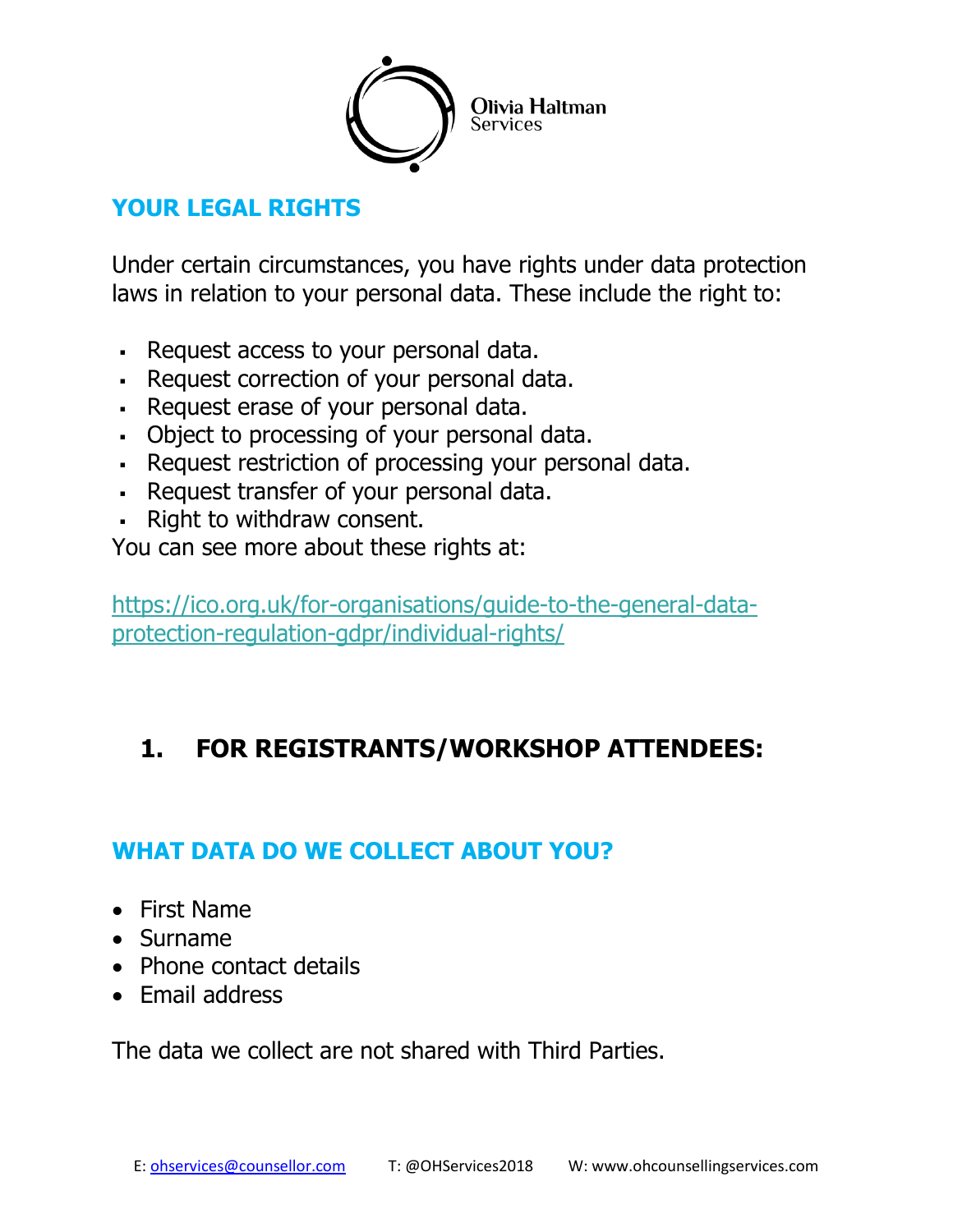

### **WHERE DO WE KEEP YOUR DATA?**

- This will be kept in a secure Mailchimp account.
- Only OH Services has access to this account and our passwords are not shared with third parties**.**

### **HOW LONG DO WE KEEP YOUR DATA?**

 As soon as you unsubscribe from our contact list your data will be deleted from our account.

You can unsubscribe at any time by emailing us on: [ohservices@counsellor.com](mailto:ohservices@counsellor.com) or by clicking the unsubscribe link at the bottom of our update emails or newsletters.

# **2. FOR CLIENTS:**

Please see below a table to find out how and for how long we collect your data:

| <b>Data collected</b>             | <b>How we store it</b>                          | <b>How long we keep it</b>                                                                                                                             |
|-----------------------------------|-------------------------------------------------|--------------------------------------------------------------------------------------------------------------------------------------------------------|
| <b>Name, address and</b><br>email | Locked in a filing<br>cabinet.                  | Our professional<br>liability insurer advises<br>that I keep this data<br>for five years. After<br>five years it will be<br>shredded and<br>destroyed. |
| <b>Phone number</b>               | In a phone locked with   This data is destroyed |                                                                                                                                                        |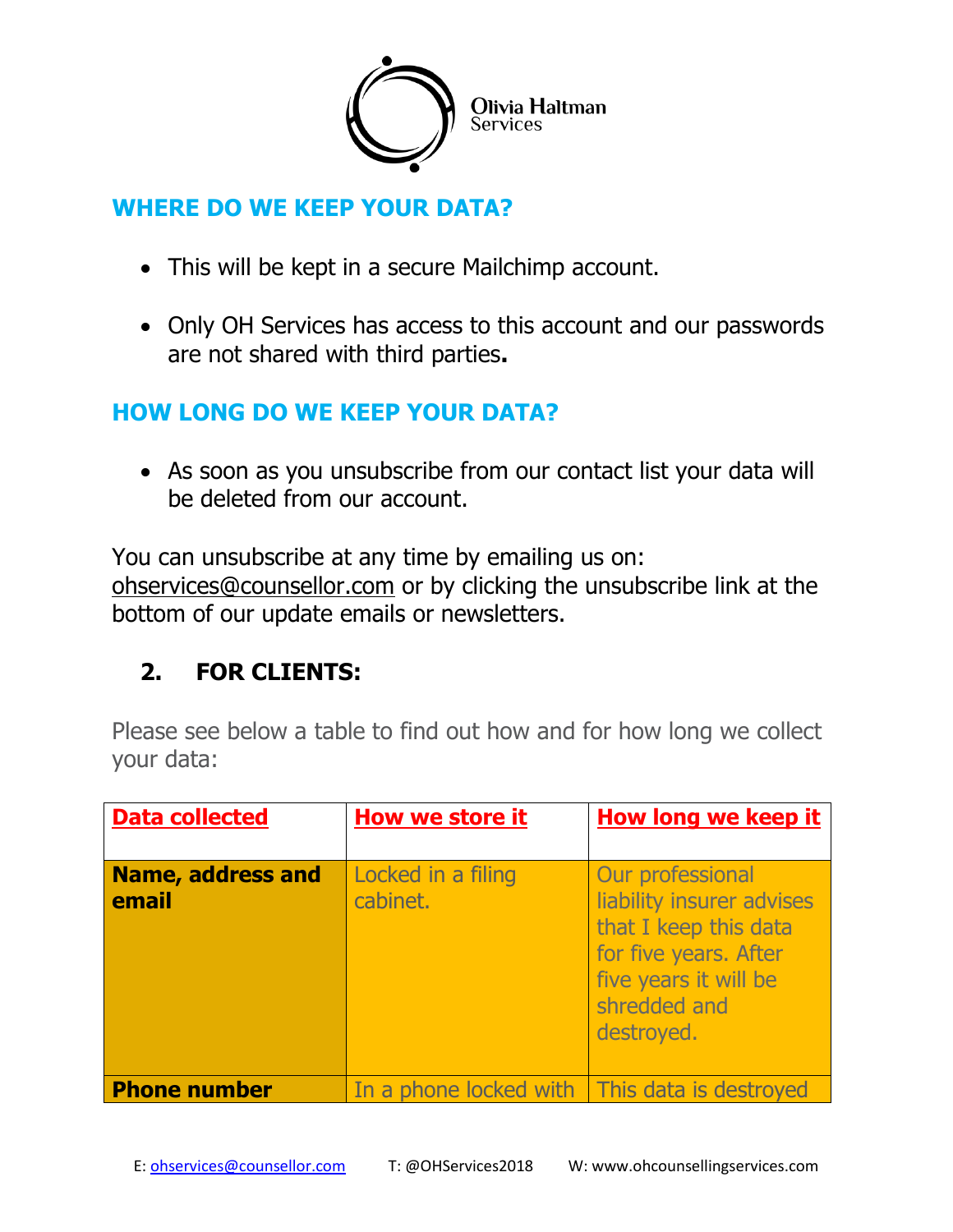

|                                                           | a password. Codes are<br>used and not names.                                                                                                                          | 1 month after our work<br>is completed                                                                                                                                                    |
|-----------------------------------------------------------|-----------------------------------------------------------------------------------------------------------------------------------------------------------------------|-------------------------------------------------------------------------------------------------------------------------------------------------------------------------------------------|
| <b>An emergency</b><br>contact's name and<br>phone number | Locked in a filing<br>cabinet                                                                                                                                         | When we complete our<br>work, this will be<br>destroyed                                                                                                                                   |
| <b>GP</b> name and<br>contact details                     | Locked in a filing<br>cabinet                                                                                                                                         | When we complete our<br>work, this will be<br>destroyed                                                                                                                                   |
| <b>Relevant medical</b><br><b>information</b>             | Locked in a filing<br>cabinet                                                                                                                                         | When we complete our<br>work, this will be<br>destroyed                                                                                                                                   |
| <b>Artworks you may</b><br>create                         | In a folder with your<br>initials and date on it                                                                                                                      | You may take your<br>artwork away with you<br>during sessions or<br>upon completion.<br>Otherwise this will be<br>destroyed upon<br>completion.                                           |
| <b>Session notes</b>                                      | I keep brief session<br>notes in paper form in<br>a locked filing cabinet.<br>Your name or<br>other identifying<br>details are not kept<br>with your session<br>notes | After the work has<br>been discussed in<br>supervision, I may<br>destroy any notes (or<br>parts of notes) that my<br>supervisor and I do not<br>consider necessary to<br>keep for longer. |